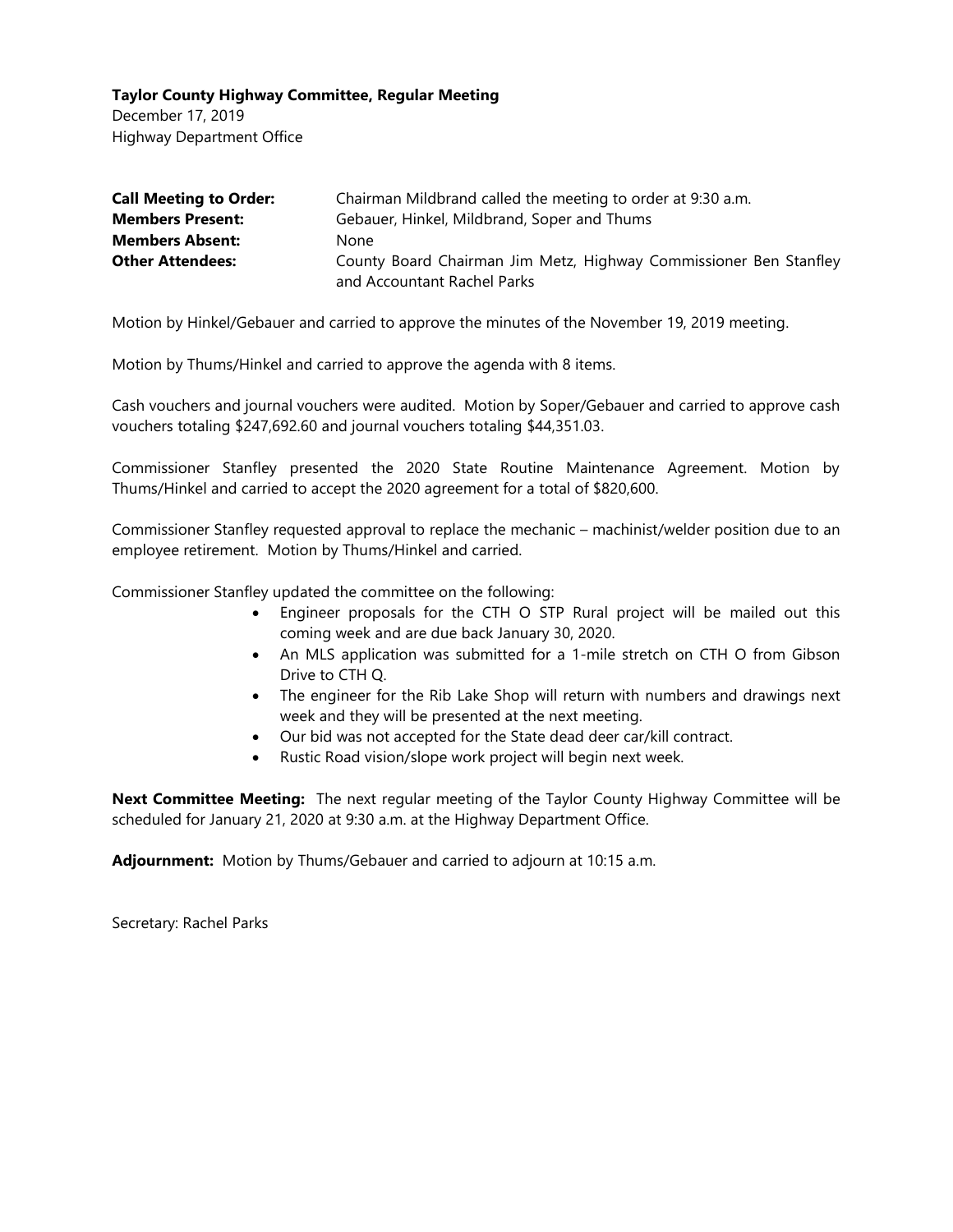November 19, 2019 Highway Department Office

| <b>Call Meeting to Order:</b> | Chairman Mildbrand called the meeting to order at 9:30 a.m.                                                                                                  |
|-------------------------------|--------------------------------------------------------------------------------------------------------------------------------------------------------------|
| <b>Members Present:</b>       | Gebauer, Hinkel, Mildbrand, Soper and Thums                                                                                                                  |
| <b>Members Absent:</b>        | <b>None</b>                                                                                                                                                  |
| <b>Other Attendees:</b>       | County Board Chairman Jim Metz, Highway Commissioner Ben<br>Stanfley, Chuck Zenner, Operations Manager Gary Gretzinger and<br><b>Accountant Rachel Parks</b> |

The minutes of the October 16, 2019 meeting were amended to remove Thums from the motion for meeting adjournment. Motion by Gebauer/Hinkel and carried to approve the amended minutes.

Motion by Hinkel/Thums and carried to approve the agenda with 11 items.

Cash vouchers and journal vouchers were audited. Motion by Hinkel/Gebauer and carried to approve cash vouchers totaling \$387,990.29 and journal vouchers totaling \$52,185.83.

The 2020 WCHA Winter Road School will be held in Wisconsin Dells January 13-15, 2020. Thums and Metz will represent.

Commissioner Stanfley presented a bridge aid petition for the Town of Roosevelt. Motion by Thums/Gebauer and carried to approve the installation of a culvert on 9<sup>th</sup> Avenue at a cost of \$6,370.00 (\$3,185 county and \$3,185 town).

Commissioner Stanfley requested approval to purchase a router with dust control, to meet new state requirements, using monies from crackfilling revenue and insurance recoveries. Motion by Thums/Hinkel and carried to approve the purchase.

Chuck Zenner discussed the ongoing Broadband Internet project in Taylor County. He discussed the possibility of working with the Highway Department for cable installation. The proposal will be taken to the County Board and will be brought back to the committee upon approval from the board.

Committee member Thums voiced concerns regarding Rustic Road. He would like to see more attention given to Rustic Road. He requested a plan be written up for continuous maintenance. Commissioner Stanfley and Operations Manager Gretzinger will create a report on the past and future maintenance done to Rustic Road and present it at a future committee meeting.

Commissioner Stanfley updated the committee on the following:

- Engineer proposals for the CTH O STP Rural project will be presented for committee selection at the January 2020 meeting.
- A bid was submitted to the DOT for the county to continue car-kill deer pickup.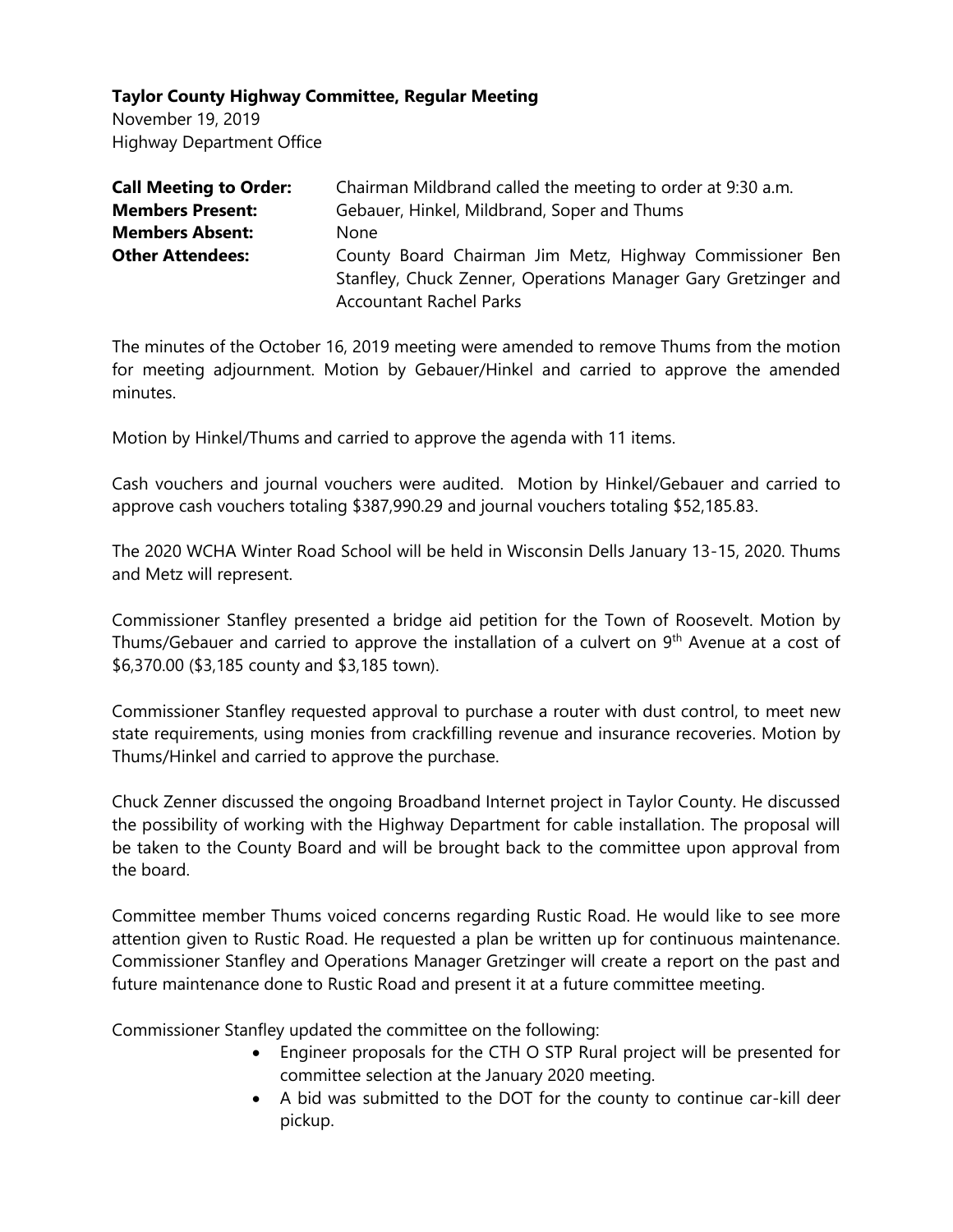- We are waiting to receive a price estimate to increase the radio coverage throughout the county.
- The holding tanks have been replaced at the Gilman Shop.
- An engineer was contacted for a cost estimate for the Rib Lake shop project.
- The bridge on CTH M is now complete.

**Next Committee Meeting:** The next regular meeting of the Taylor County Highway Committee will be scheduled for December 17, 2019 at 9:30 a.m. at the Highway Department Office.

**Adjournment:** Motion by Thums/Gebauer and carried to adjourn at 10:40 a.m.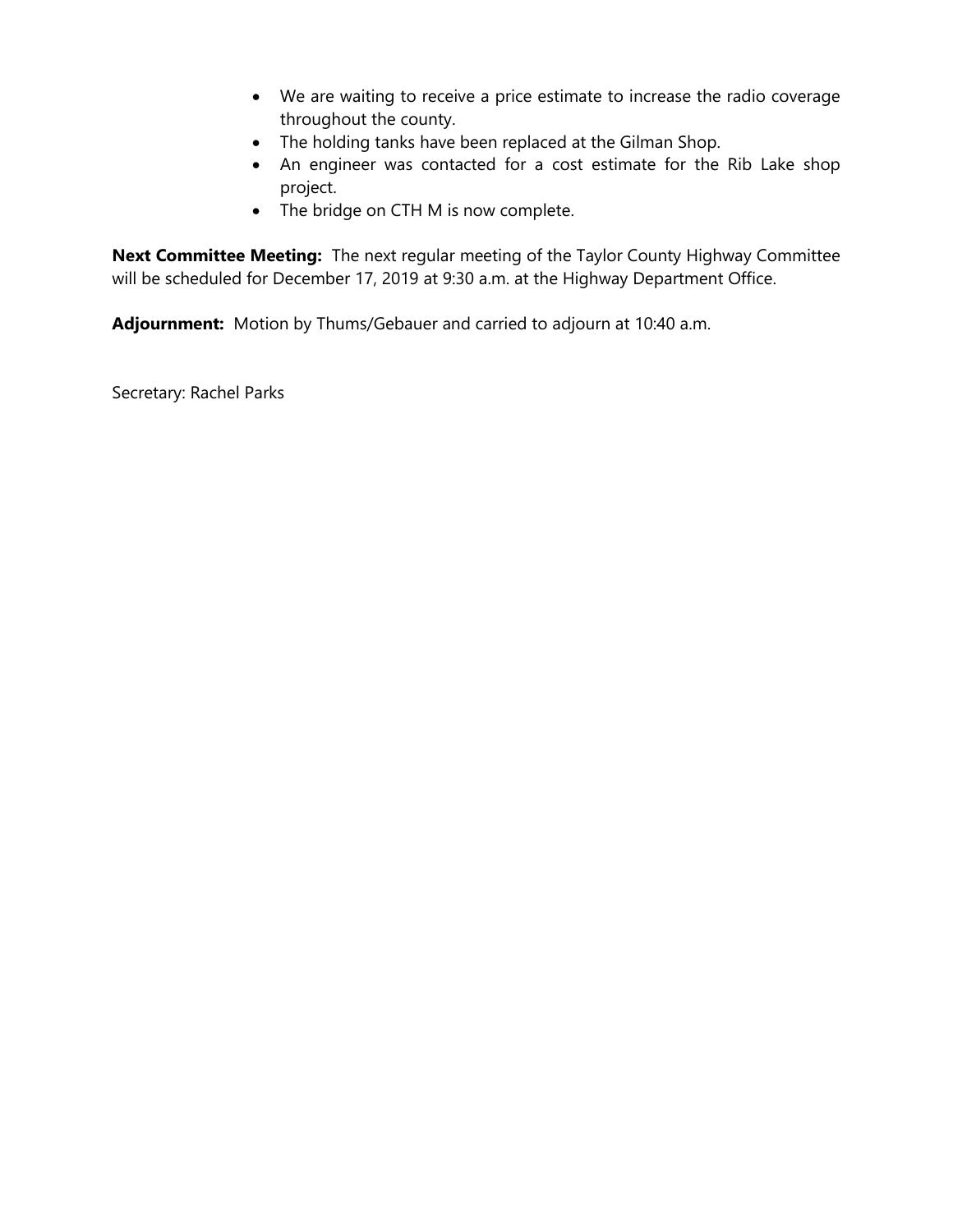October 16, 2019 Highway Department Office

| <b>Call Meeting to Order:</b> | Chairman Mildbrand called the meeting to order at 12:31 p.m. |
|-------------------------------|--------------------------------------------------------------|
| <b>Members Present:</b>       | Gebauer, Hinkel, Mildbrand, and Soper                        |
| <b>Members Absent:</b>        | Thums.                                                       |
| <b>Other Attendees:</b>       | County Board Chairman Jim Metz, Highway Commissioner Ben     |
|                               | Stanfley, and Accountant Assistant Shari Bergman             |

Motion by Hinkel/Gebauer and carried to approve the Minutes of the August 20, 2019 meeting.

Motion by Hinkel/Soper and carried to approve the Agenda with 11 items.

Cash vouchers and journal vouchers were audited. Motion by Soper/Hinkel and carried to approve cash vouchers totaling \$888,719.02 and journal vouchers totaling \$87,368.13.

Information presented to members interested in attending the 2020 Winter Road School to be held January 13-15, 2020 in Wisconsin Dells.

Motion by Gebauer/Hinkel and carried to approve the new functional classification map. The only change was CTH O between STH 13 – CTH C, changed from a minor collector to a major collector.

Commissioner Stanfley presented a bridge aid petition for the Town of Browning. Motion by Gebauer/Hinkel and carried to approve the installation of a culvert on Center Avenue at a cost of \$17,024.00 (\$8,512 county and \$8,512 town).

Commissioner Stanfley presented a bridge aid petition for the Town of Jump River. Motion by Soper/Gebauer and carried to approve the installation of a culvert on Copper Drive at a cost of \$3,152.00 (\$1,576 county and \$1,576 town).

Agenda item #9, Rustic Road, will be moved to the November 19, 2019 meeting due to the absence of Thums.

Commissioner Stanfley updated the committee on the following:

- Culvert replacement projects finished for the year, with only a few asphalt patches left.
- State performance-based maintenance contracts are completed and waiting for reimbursements.
- Crackfilling completed on 55 miles so far.
- State routine maintenance budget is over budget for the year.
- County working to mow the clear zone out to the right of way on 1/4 of the county each year.
- The shoulder retriever was used on 1/4 of the county.
- Spray patching will be finished for the year in a few weeks.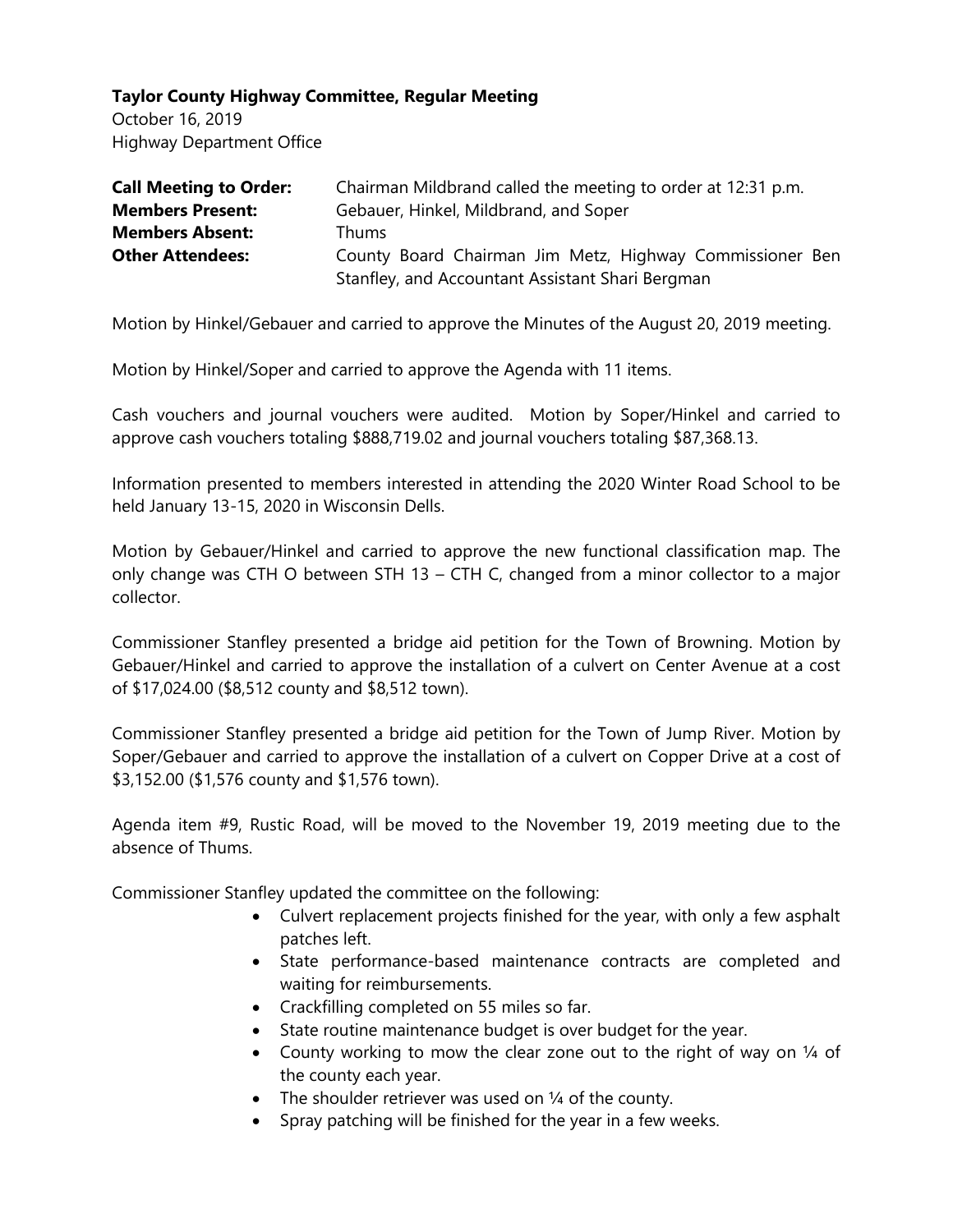- TRIP program was presented to the towns and municipalities last week.
- Cost savings of working four 10-hour days as opposed to five 8-hour days was the largest savings since the start of four 10-hour days.
- Trucks are ready for winter season and future brine storage systems will need to be looked into next year.
- Medford building costs for basement and roof
- Gilman shop needs
- Rib Lake shop update

**Next Committee Meeting:** The next regular meeting of the Taylor County Highway Committee will be scheduled for November 19, 2019 at 9:30 a.m. at the Highway Department Office.

**Adjournment:** Motion by Thums/Gebauer and carried to adjourn at 1:35 p.m.

Shari Bergman Accounting Assistant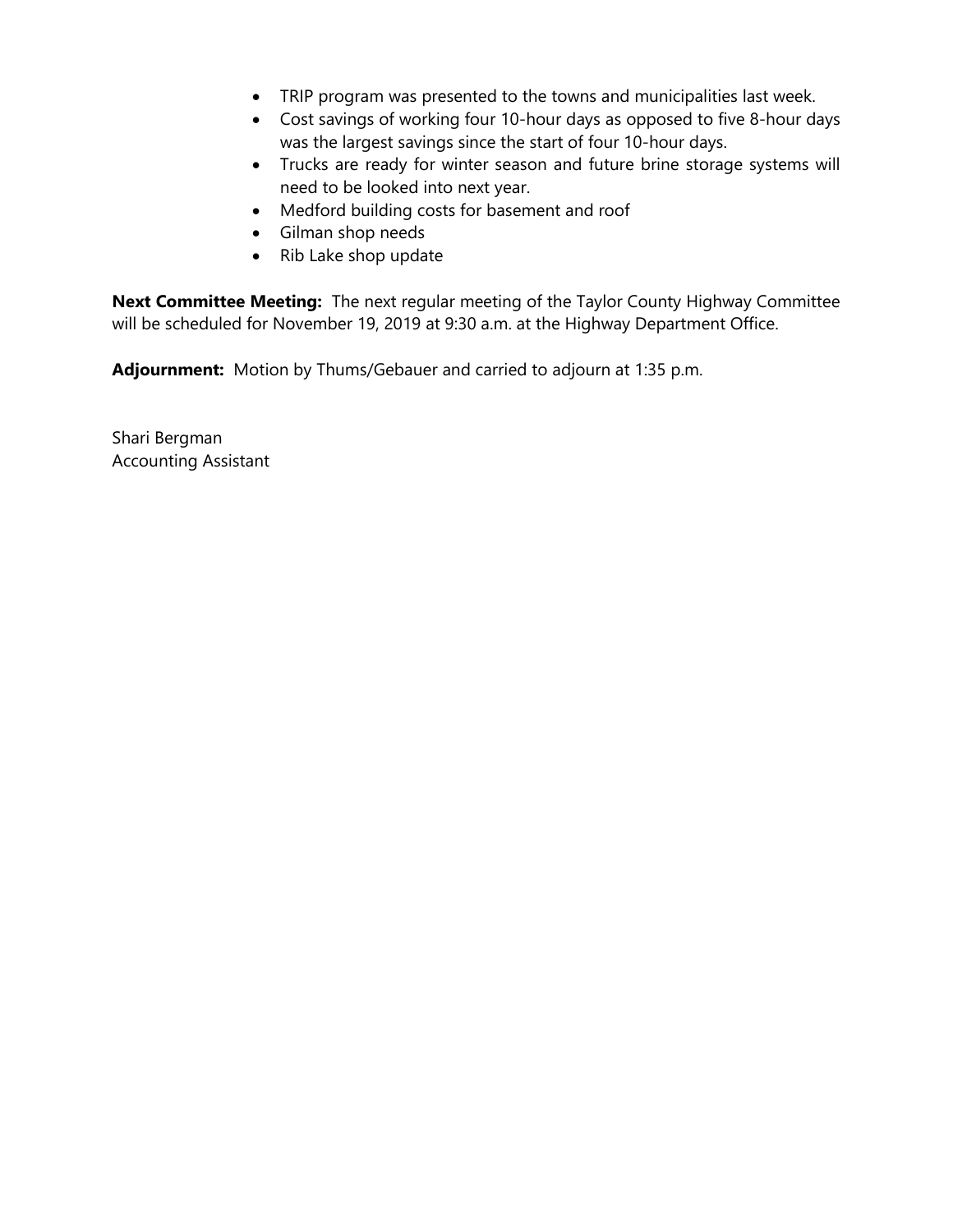August 20, 2019 Highway Department Office

| <b>Call Meeting to Order:</b> | Chairman Mildbrand called the meeting to order at 9:30 a.m.                                                                                                                                                                             |
|-------------------------------|-----------------------------------------------------------------------------------------------------------------------------------------------------------------------------------------------------------------------------------------|
| <b>Members Present:</b>       | Gebauer, Hinkel, Mildbrand, Soper and Thums                                                                                                                                                                                             |
| <b>Members Absent:</b>        | None                                                                                                                                                                                                                                    |
| <b>Other Attendees:</b>       | County Board Chairman Jim Metz, Highway Commissioner Ben<br>Stanfley, Star News Representative Brian Wilson, Finance Director<br>Larry Brandl, Building and Grounds Director Jeff Ludwig (at 10:00<br>a.m.) and Accountant Rachel Parks |

Motion by Hinkel/Thums and carried to approve the minutes of the July 16, 2019 meeting.

Motion by Gebauer/Thums and carried to approve the agenda with 12 items.

Motion by Gebauer/Thums and carried to approve the proposed 2020 budget for the Highway Department and forward to the Finance Committee.

Motion by Hinkel/Soper and carried to approve the 2020 equipment purchase schedule at a cost of \$780,000.

Cash vouchers and journal vouchers were audited. Motion by Thums/Gebauer and carried to approve cash vouchers totaling \$589,066.34 and journal vouchers totaling \$44,557.70.

Commissioner Stanfley presented a bridge aid petition for the Town of Aurora. Motion by Soper/Thums and carried to approve the installation of a culvert on County Line Road at a cost of \$14,230 (\$7,115 county and \$7,115 town).

Commissioner Stanfley presented a bridge aid petition for the Town of Medford. Motion by Hinkel/Thums and carried to approve the installation of a culvert on Castle Road at a cost of \$29,002 (\$14,501 county and \$14,501 town).

Motion by Gebauer/Hinkel and carried to approve the Bridge Aid Resolution and forward to the Finance Committee.

Commissioner Stanfley updated the committee on the following:

- Culvert replacement projects
- CTH M bridge replacement will start September 3 and take approx. 40 days
- STH 97 bridge replacement is completed
- Currently working on the State crack filling contracts
- Changes to our Premium Pay rate schedule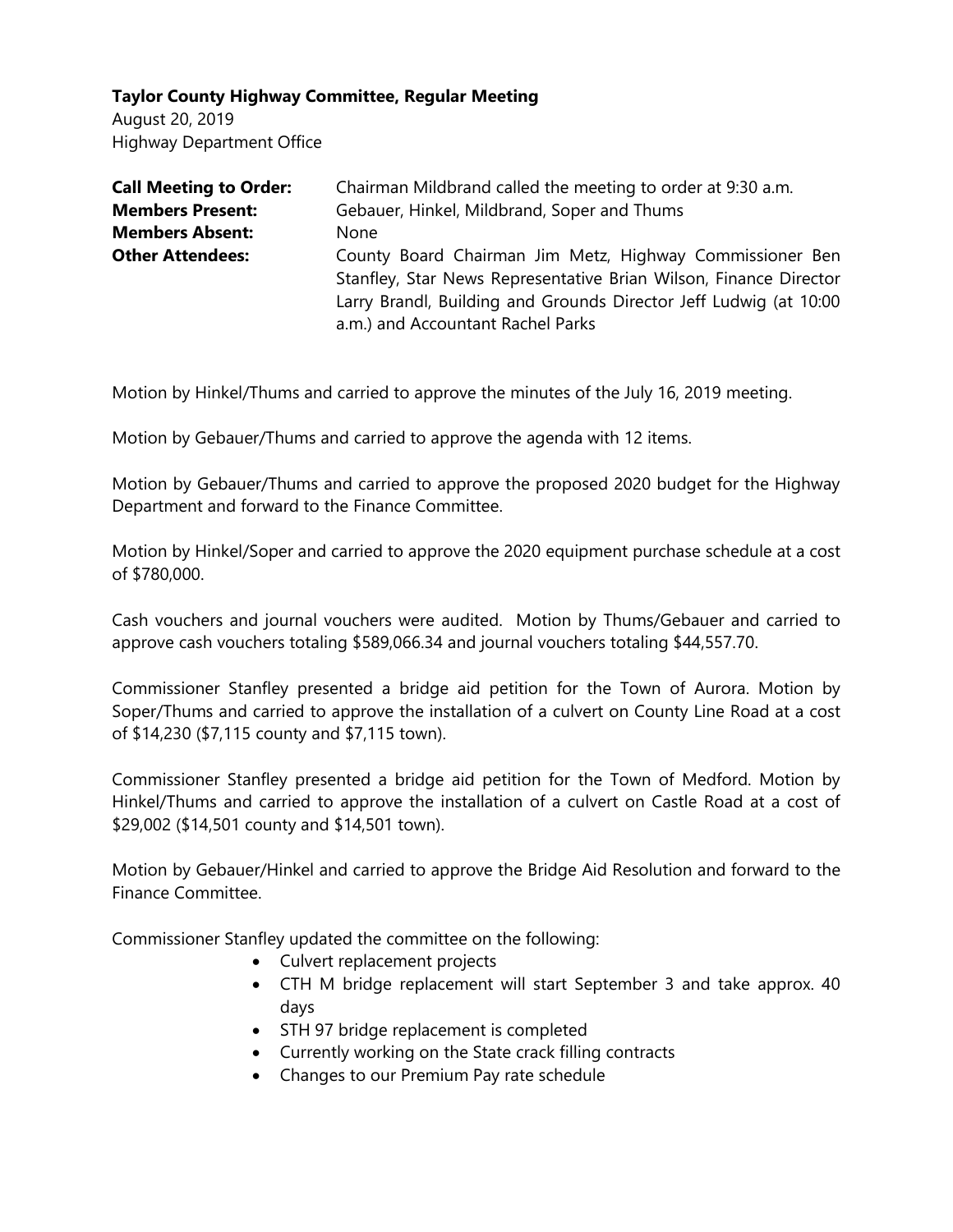**Next Committee Meeting:** The next regular meeting of the Taylor County Highway Committee will be scheduled for September 17, 2019 at 9:30 a.m. at the Highway Department Office.

**Adjournment:** Motion by Thums/Gebauer and carried to adjourn at 10:55 a.m.

Rachel Parks Accountant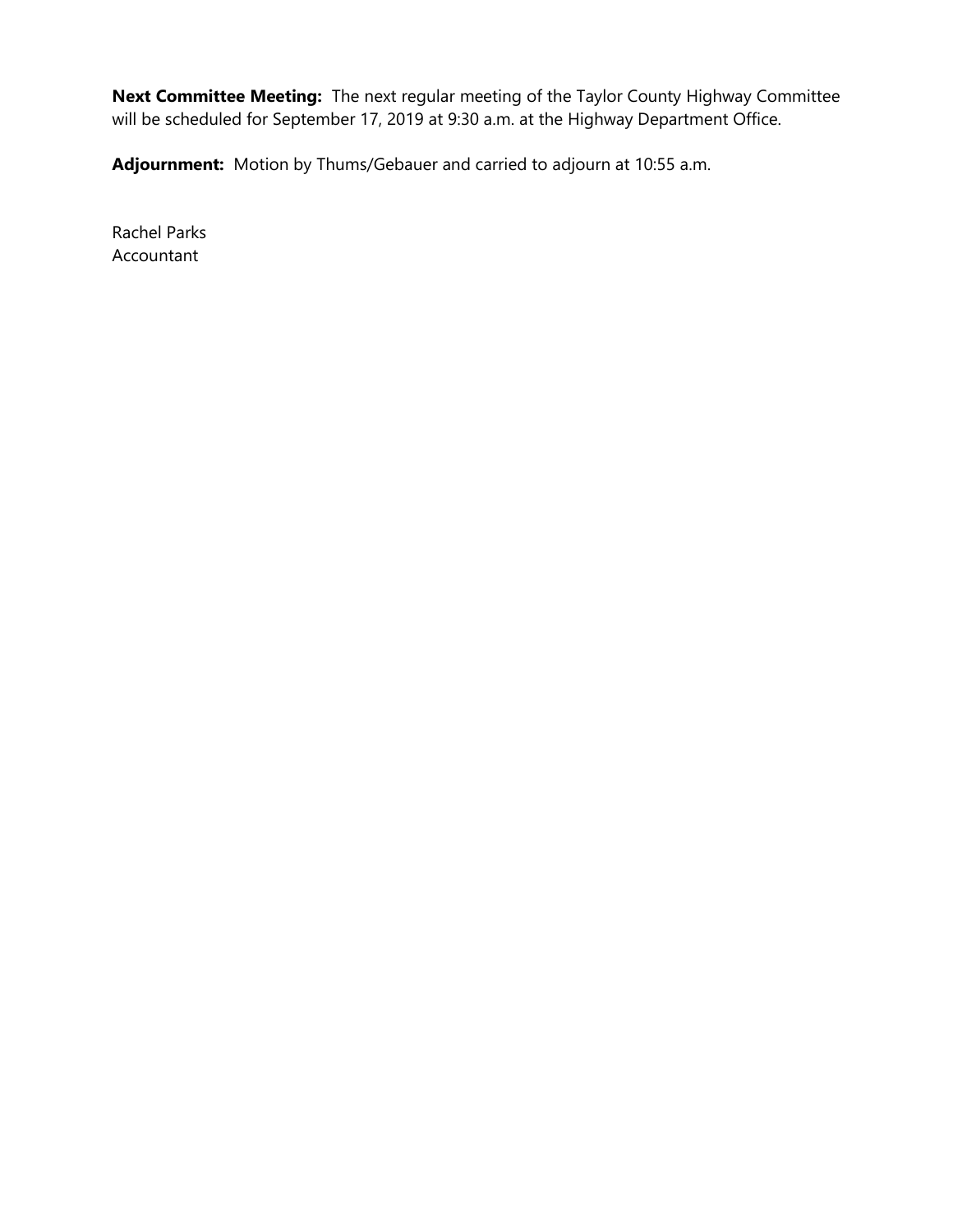July 16, 2019 Highway Department Office

| <b>Call Meeting to Order:</b> | Chairman Mildbrand called the meeting to order at 9:30 a.m.  |
|-------------------------------|--------------------------------------------------------------|
| <b>Members Present:</b>       | Gebauer, Hinkel, Mildbrand, Soper and Thums                  |
| <b>Members Absent:</b>        | None                                                         |
| <b>Other Attendees:</b>       | Highway Commissioner Ben Stanfley, Star News Representative, |
|                               | Brian Wilson, and Accounting Assistant, Shari Bergman        |

Motion by Thums/Hinkel and carried to approve the Minutes of June 18, 2019.

Motion by Gebauer/Hinkel and carried to approve the Agenda with 8 items.

Cash vouchers and journal vouchers were audited. Motion by Soper/Hinkel and carried to approve cash vouchers totaling \$337,355.07 and journal vouchers totaling \$46,180.86.

Commissioner Stanfley presented a bridge aid petition for the Town of Goodrich. Motion by Gebauer/Thums and carried to approve the installation of a culvert on Martin Drive at a cost of \$12,708.00 shared equally as follows: \$6,354.00 paid by the County and \$6,354.00 paid by the Town.

Commissioner Stanfley discussed the need for replacement of a patrolman position. Motion by Hinkel/Gebauer and carried to begin advertising for the position.

Commissioner Stanfley updated the committee on the following:

- Our state salt usage was the  $5<sup>th</sup>$  lowest in the state at an estimated savings of 1,000 Tons which converts to a cost savings of approximately \$93,000.00 to the State.
- County will see a salt rate increase of six percent (6%) resulting in \$96.69 per ton versus the current rate of \$91.22 per ton.
- CTH E project waiting for certificate and will then be complete
- Hwy. 97 project will be finished July 27, 2019
- Yellow River Bridge project will begin August 26, 2019 and will be completed by October 21, 2019
- CTH A/F discussed possibility of more signage

**Next Committee Meeting:** The next regular meeting of the Taylor County Highway Committee will be scheduled for August 20, 2019 at 9:30 a.m. at the Highway Department Office.

**Adjournment:** Motion by Thums/Gebauer and carried to adjourn at 10:01 a.m.

Secretary: Shari Bergman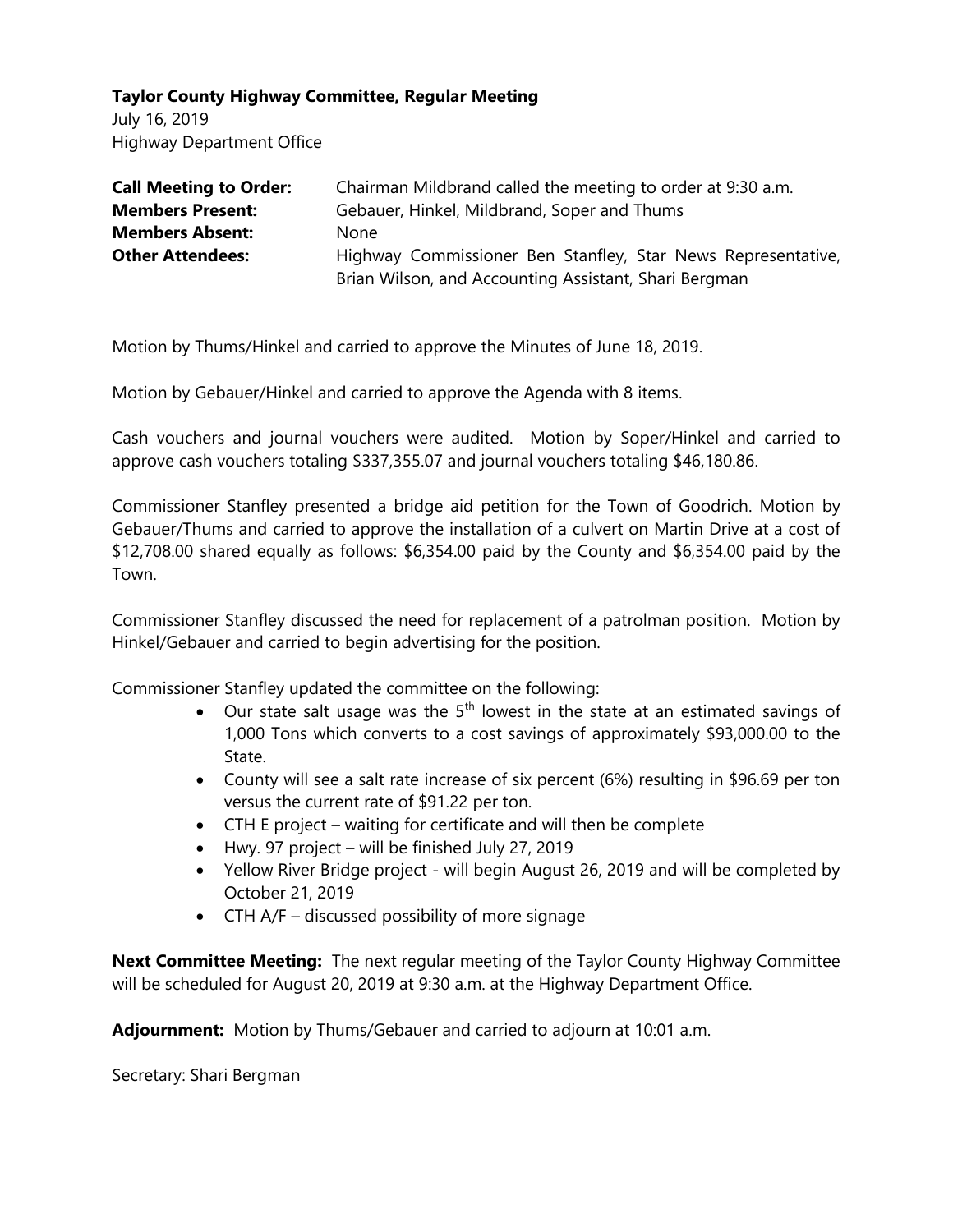June 18, 2019 Highway Department Office

| <b>Call Meeting to Order:</b> | Chairman Mildbrand called the meeting to order at 9:30 a.m.                               |
|-------------------------------|-------------------------------------------------------------------------------------------|
| <b>Members Present:</b>       | Gebauer, Hinkel, Mildbrand, Soper and Thums                                               |
| <b>Members Absent:</b>        | <b>None</b>                                                                               |
| <b>Other Attendees:</b>       | Highway Commissioner Ben Stanfley, Reggie Kellnhoffer of The                              |
|                               | <b>Star News and Accountant Rachel Parks</b>                                              |
| <b>Approve Minutes:</b>       | Motion by Soper/Hinkel and carried to approve the minutes of the<br>May 21, 2019 meeting. |
|                               |                                                                                           |

Motion by Hinkel/Thums and carried to approve the agenda with 9 items.

Cash vouchers and journal vouchers were audited. Motion by Soper/Hinkel and carried to approve cash vouchers totaling \$1,072,037.78 and journal vouchers totaling \$53,415.03.

Commissioner Stanfley presented a bridge aid petition for the Town of Chelsea. Motion by Gebauer/Hinkel and carried to approve the installation of culverts on Quarter Lane at a cost of \$66,205 (\$33,102.50 county & \$33,102.50 town).

Commissioner Stanfley presented a bridge aid petition for the Town of Holway. Motion by Thums/Gebauer and carried to approve the installation of culverts on Elm Avenue at a cost of \$39,514 (\$19,757 county & \$19,757 town).

Motion by Hinkel/Soper and carried to reduce the Gilman Crop Land Lease contract to L. Romanowski Corp. from \$120/acre to \$100/acre.

Commissioner Stanfley updated the committee on the following:

- The pulverize and paving project on CTH E is finished.
- Culvert replacement projects have begun.
- Ditch mowing has begun and will be completed by July  $4<sup>th</sup>$ .
- State PBM Crack filling projects have been approved.

**Next Committee Meeting:** The next regular meeting of the Taylor County Highway Committee will be scheduled for July 16, 2019 at 9:30 a.m. at the Highway Department Office.

**Adjournment:** Motion by Thums/Gebauer and carried to adjourn at 9:55 a.m.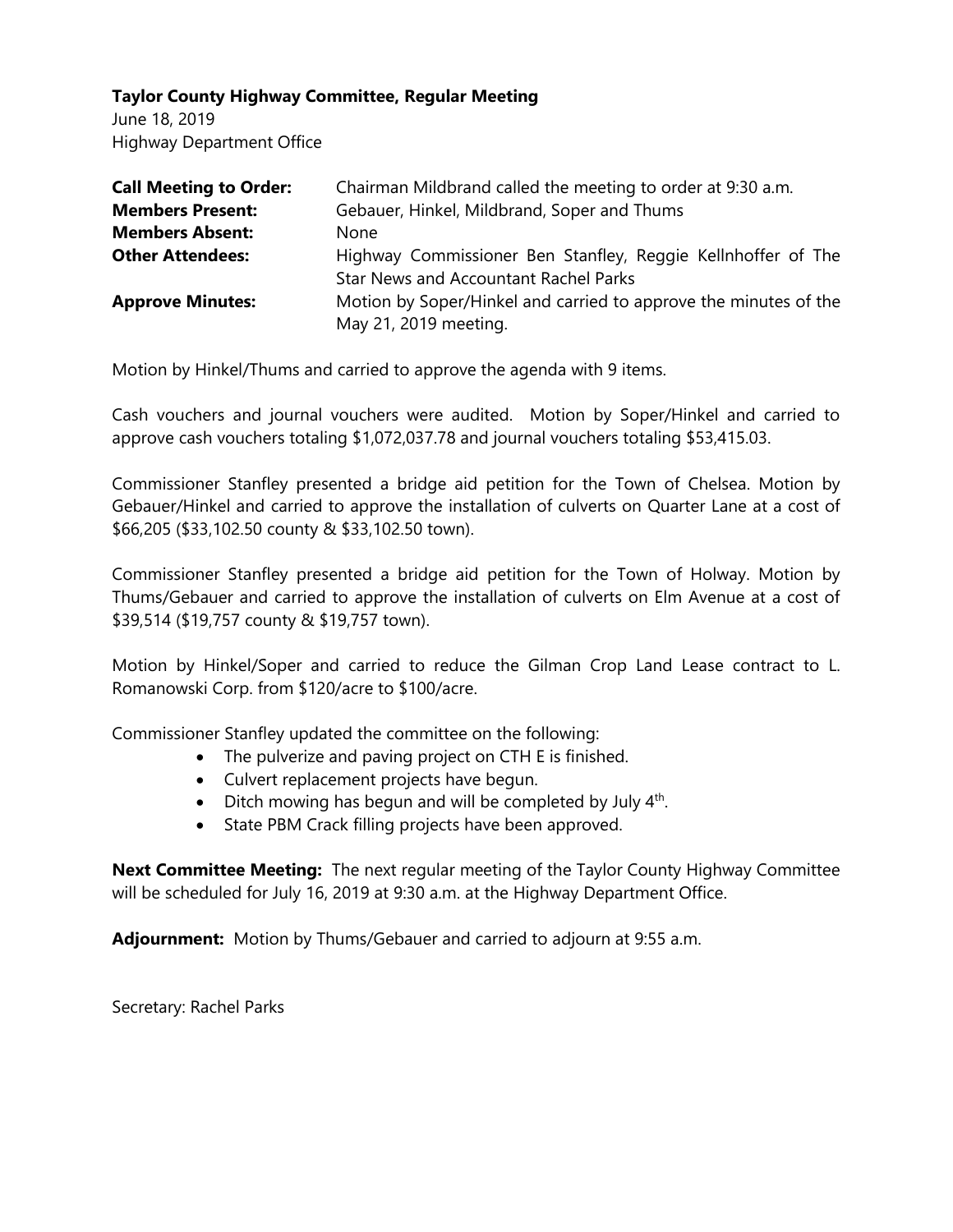May 21, 2019 Highway Department Office

| <b>Call Meeting to Order:</b> | Chairman Mildbrand called the meeting to order at 9:30 a.m.  |
|-------------------------------|--------------------------------------------------------------|
| <b>Members Present:</b>       | Gebauer, Hinkel, Mildbrand, Soper and Thums                  |
| <b>Members Absent:</b>        | None                                                         |
| <b>Other Attendees:</b>       | Highway Commissioner Ben Stanfley, County Board Chairman Jim |
|                               | Metz, Brian Wilson of The Star News, Building and Grounds    |
|                               | Director Jeff Ludwig and Accountant Rachel Parks             |
| <b>Approve Minutes:</b>       | Motion by Thums/Hinkel and carried to approve the minutes of |
|                               | the March 26, 2019 meeting.                                  |

Motion by Gebauer/Hinkel and carried to approve the agenda with 12 items.

Cash vouchers and journal vouchers were audited. Motion by Thums/Hinkel and carried to approve cash vouchers totaling \$560,332.80 and journal vouchers totaling \$46,264.63.

Building & Ground director Jeff Ludwig presented his findings regarding updates/repairs needed on the main shop building. The necessary roof repairs could be done for an amount, not to exceed, \$4,500. The main plumbing has been a problem and would involve digging up the basement floor, installing a lift station and pumping to the city sewer system. The cost, contracted out, would be approx. \$21,090. Motion by Thums/Gebauer and carried to repair the roof, not to exceed \$4,500, and fix the sewer at a cost of \$21,090.

Commissioner Stanfley presented two bridge aid petitions for the Town of Deer Creek. Motion by Hinkel/Gebauer and carried to approve the installation of culverts on Oriole Drive at a cost of \$3,400 (\$1,700 county & \$1,700 town). Motion by Thums/Gebauer and carried to approve the installation of culverts on Robin Drive at a cost of \$4,000 (\$2,000 county & \$2,000 town).

Motion by Soper/Thums and carried to renew the Gilman Crop Land Lease to L. Romanowski Corp. at \$120/acre for the next 5 years.

Commissioner Stanfley presented an outstanding bill from August 2018 that has remained uncollectable. County legal council will be contacted for recommendation on moving forward with this issue.

Commissioner Stanfley presented the purchase of a tablet for use within the department. Motion by Gebauer/Hinkel and carried to approve the purchase of a tablet, with internet capabilities, at an approx. cost of \$1,200.

The Snowmobile Trail Connector Project is asking to cross a section of CTH D and run the left shoulder on CTH E for .30 miles. The committee addressed the safety concern for snowmobiles traveling against traffic on CTH E. A motion was made stating the committee's preference for the trail to go straight across CTH E or that the trail flow with traffic, on both shoulders of CTH E. Motion by Hinkel/Soper and carried.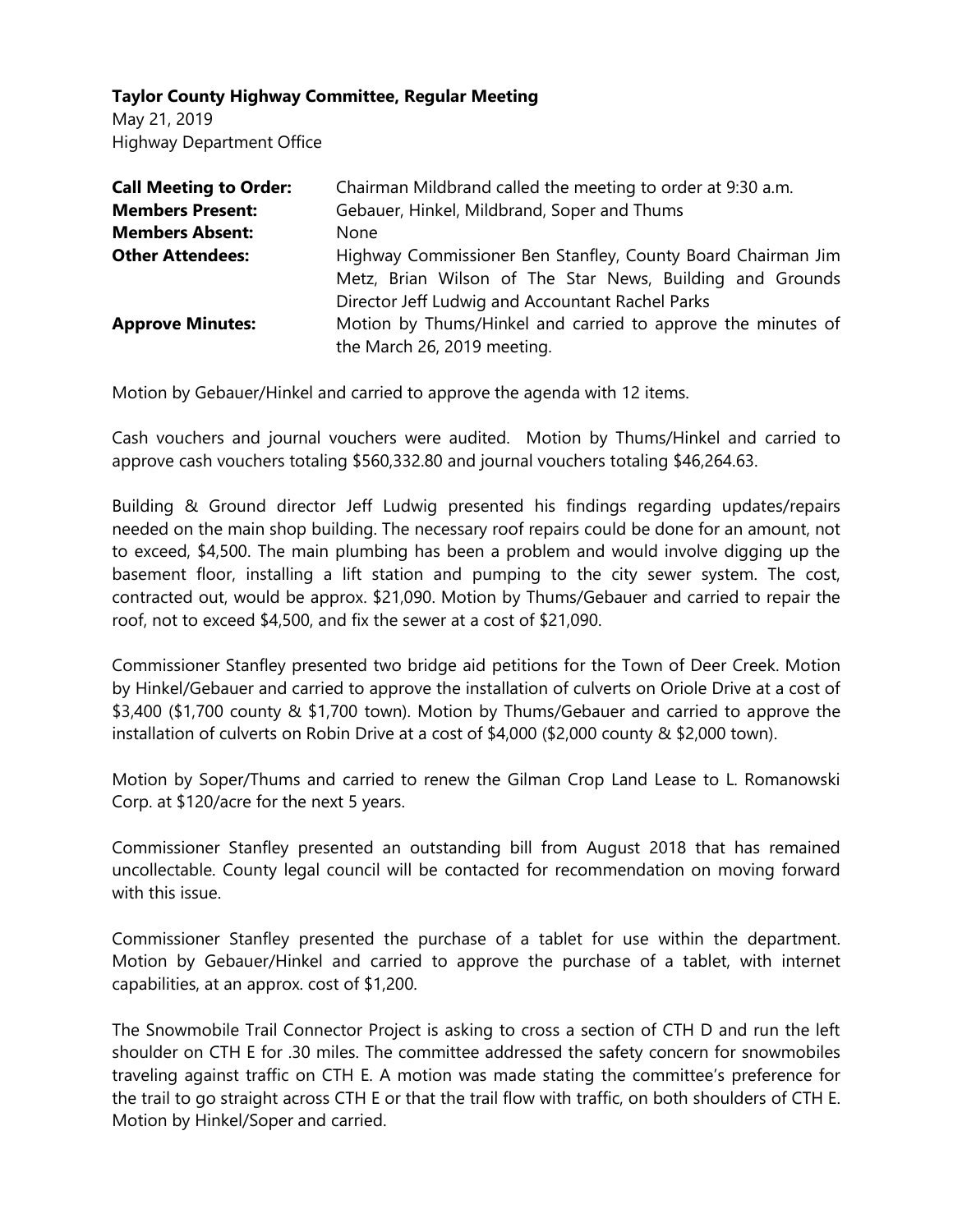Commissioner Stanfley updated the committee on the following:

- The bids for the CHI-D project on CTH E came in up about 14% from last year.
- The county will be replacing a bridge, with culverts, for the Town of Holway and the Town of Chelsea.
- WISDOT is working on a project to approve the planting of a living snow fence on STH 13 to help with snow drifting.
- WISDOT is working on route optimization for our winter routes.
- The current salt brine system is being evaluated for possible capacity increases.

**Next Committee Meeting:** The next regular meeting of the Taylor County Highway Committee will be scheduled for June 18, 2019 at 9:30 a.m. at the Highway Department Office.

**Adjournment:** Motion by Thums/Gebauer and carried to adjourn at 10:55 a.m.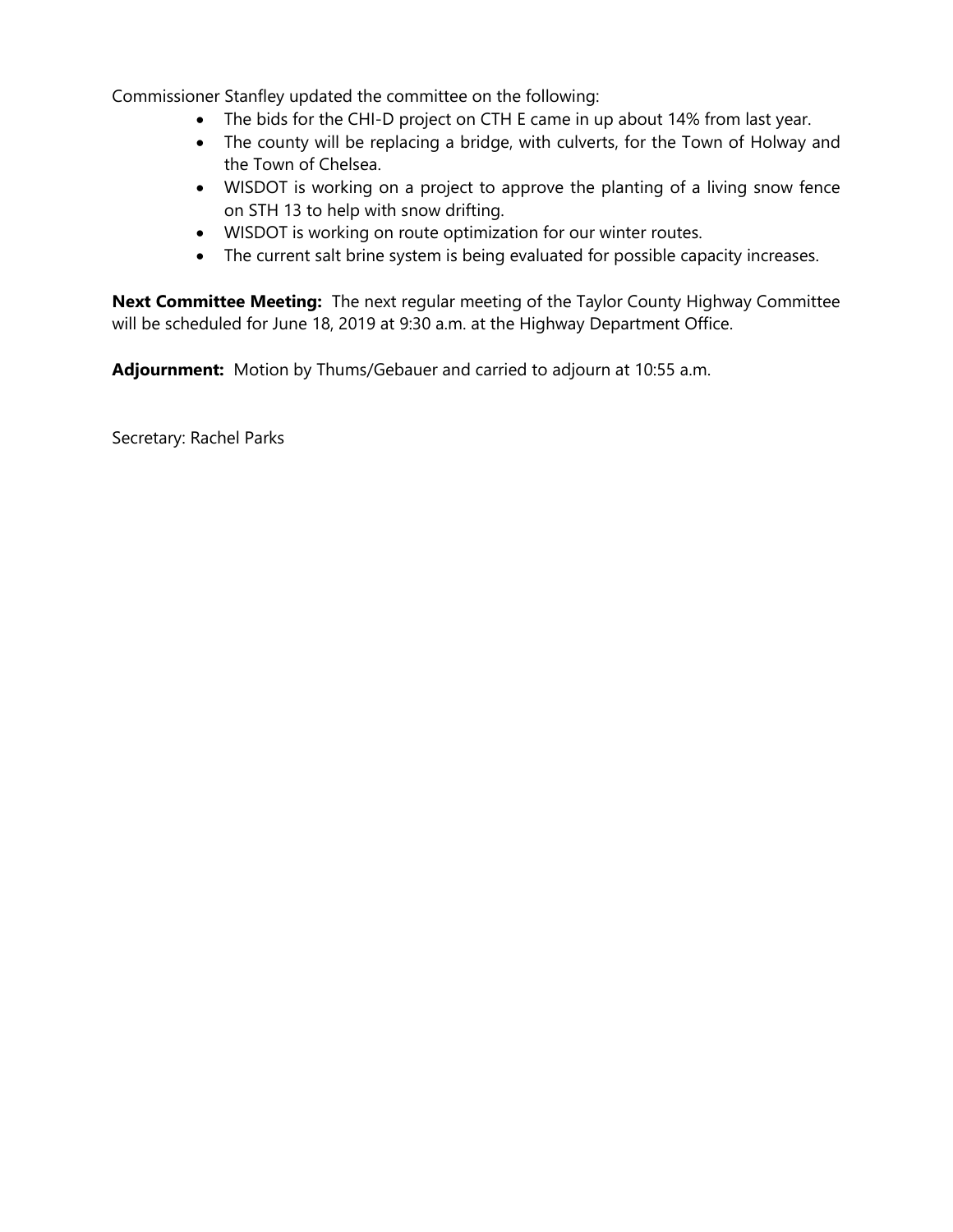March 26, 2019 Highway Department Office

| <b>Call Meeting to Order:</b> | Chairman Mildbrand called the meeting to order at 9:30 a.m.     |
|-------------------------------|-----------------------------------------------------------------|
| <b>Members Present:</b>       | Gebauer, Hinkel, Mildbrand, Soper and Thums                     |
| <b>Members Absent:</b>        | <b>None</b>                                                     |
| <b>Other Attendees:</b>       | Highway Commissioner Ben Stanfley, County Board Chairman Jim    |
|                               | Metz, Brian Wilson of The Star News and Accountant Rachel Parks |
| <b>Approve Minutes:</b>       | Motion by Thums/Hinkel and carried to approve the minutes of    |
|                               | the February 19, 2019 meeting.                                  |

Motion by Hinkel/Gebauer and carried to approve the agenda with 8 items.

Cash vouchers and journal vouchers were audited. Motion by Hinkel/Thums and carried to approve cash vouchers totaling \$357,532.48 and journal vouchers totaling \$94,492.42.

Motion by Soper/Gebauer and carried to approve a resolution honoring retiree Jess Sackmann. The resolution will be presented to the County Board at their April meeting.

Commissioner Stanfley presented his recommendations for accepting quotations received on various construction materials. Motion by Gebauer/Thums and carried to approve the quotations as recommended by the highway commissioner.

The asphalt quotations for the county's CHI-D project on CTH E are due on Thursday, March  $28<sup>th</sup>$ . Motion by Gebauer/Thums and carried to approve the recommendation advised by Commissioner Stanfley.

Commissioner Stanfley reported on the following:

- The rough winter we've experienced so far in 2019.
- The flooding issues throughout the county due to the melting snow.
- Two recent machinery purchases.
- The upcoming Summer Highway Conference in June 2019, which will be on the April meeting agenda.
- Necessary repairs to our current building, to be discussed at a future meeting.

**Next Committee Meeting:** The next regular meeting of the Taylor County Highway Committee will be scheduled for April 16, 2019 at 9:30 a.m. at the Highway Department Office.

**Adjournment:** Motion by Gebauer/Hinkel and carried to adjourn at 10:35 a.m.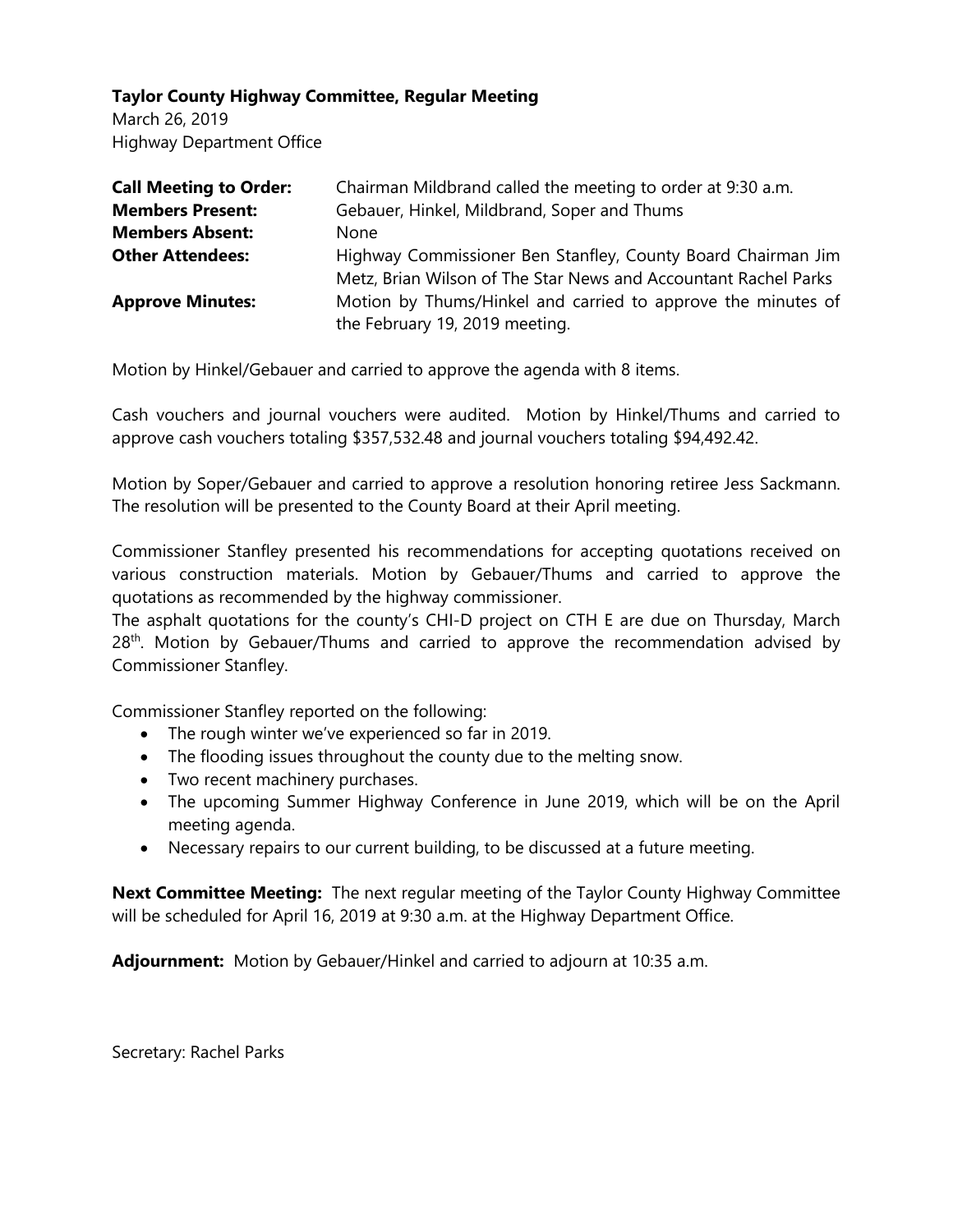February 19, 2019 Highway Department Office

| <b>Call Meeting to Order:</b> | Chairman Mildbrand called the meeting to order at 9:30 a.m.                                                                                                                                                         |
|-------------------------------|---------------------------------------------------------------------------------------------------------------------------------------------------------------------------------------------------------------------|
| <b>Members Present:</b>       | Gebauer, Hinkel, Mildbrand, Soper and Thums                                                                                                                                                                         |
| <b>Members Absent:</b>        | <b>None</b>                                                                                                                                                                                                         |
| <b>Other Attendees:</b>       | Highway Commissioner Ben Stanfley, County Board Chairman Jim<br>Metz, Brian Wilson of The Star News, Shop Superintendent Fred<br>Ebert, Patrol Superintendent Gary Gretzinger and Accountant<br><b>Rachel Parks</b> |
| <b>Approve Minutes:</b>       | Motion by Thums/Gebauer and carried to approve the minutes of                                                                                                                                                       |
|                               | the December 11, 2018 meeting.                                                                                                                                                                                      |

Motion by Hinkel/Soper and carried to approve the agenda with 7 items.

Chairman Mildbrand thanked Gary Gretzinger for his job as interim Highway Commissioner during the recent vacancy. Chairman Mildbrand welcomed new Highway Commissioner Ben Stanfley who began February 18, 2019.

Cash vouchers and journal vouchers were audited. Motion by Soper/Hinkel and carried to approve cash vouchers totaling \$774,644.25 and journal vouchers totaling \$341,701.56.

Motion by Gebauer/Thums and carried to approve a bridge aid petition for the Town of Pershing on Archie's Road. The concrete bridge will be removed, and three arch culverts will be installed. The total project is estimated at \$58,099. \$29,049.50 town and \$29,049.50 county.

Gretzinger reported on the busy winter and the plan to pave 5.1 miles on CTH E this summer.

**Next Committee Meeting:** The next regular meeting of the Taylor County Highway Committee will be scheduled for March 26, 2019 at 9:30 a.m. at the Highway Department Office.

**Adjournment:** Motion by Hinkel/Thums and carried to adjourn at 10:04 a.m.